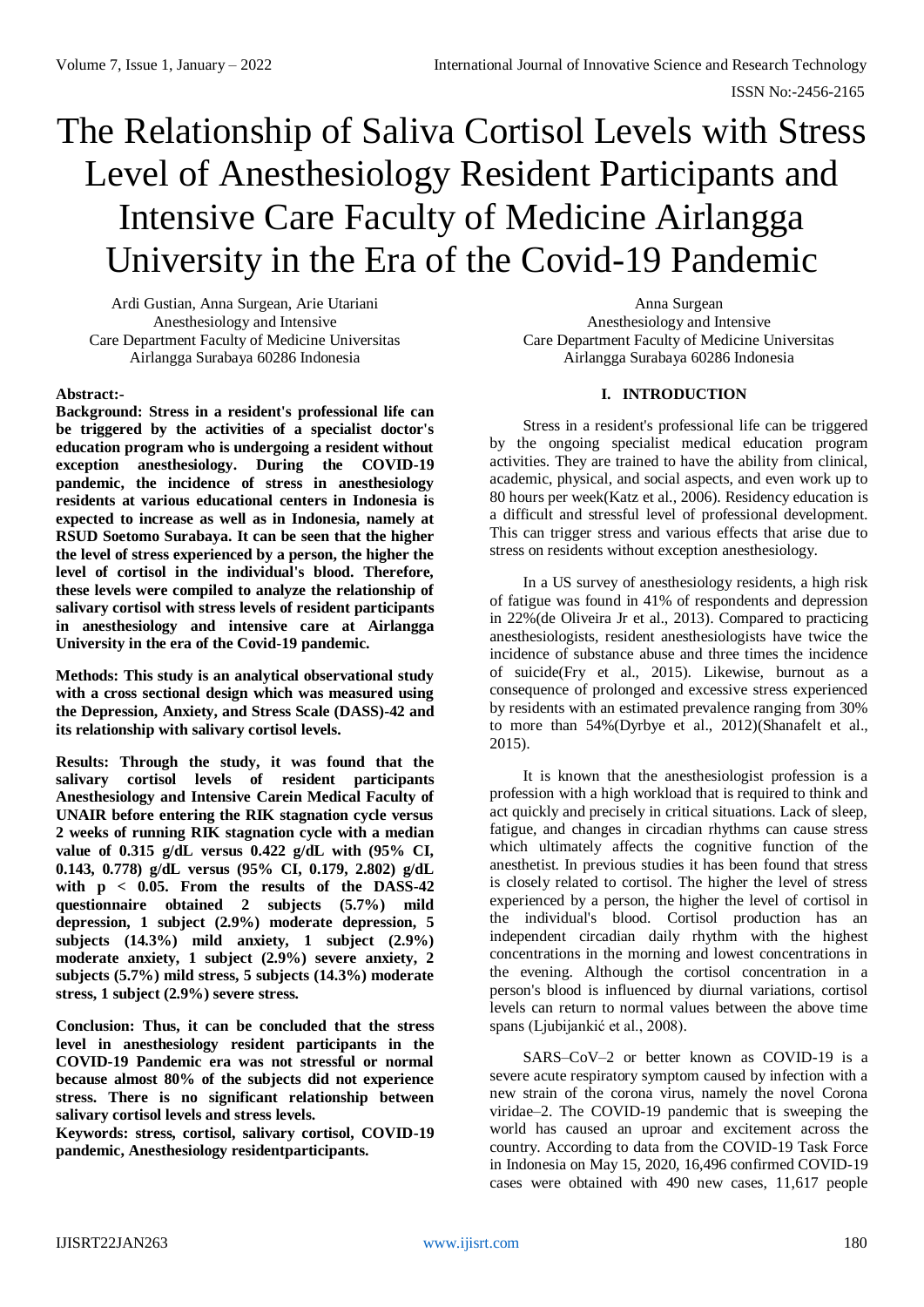being treated, 3,803 declared cured, and 1,076 dead(O'Byrne et al., 2021).

The COVID-19 pandemic is known to contribute to a new type of stress level. Even under normal circumstances, health workers show stress exceeding the threshold "About 25% compared to  $15 - 18%$  in the general population", said Radika Bapat, a clinical psychologist (Bhuyan, 2020). Frontline medical personnel had a higher risk of depressive symptoms (OR, 1.52; 95% CI,  $1.11 - 2.09$ ; P = 0.01), anxiety (OR, 1.57; 95% CI, 1 ,22 – 2.02; P < 0.001), insomnia (OR, 2.97; 95% CI, 1.92 – 4.60; P < 0.001), and sadness (OR, 1.60; 95% CI, 1.25 – 2.04; P < 0.001) (Brooks, 2020).

In determining stress levels, several stress scales are often used, such as PSS-10, KPDS-10, DASS-42, and so on. To confirm and analyze the extent to which a person is experiencing stress and to further clarify and sharpen the level of stress that is being experienced by a person, several stress scales can be used. However, the author uses the Depression, Anxiety, and Stress Scale (DASS) approach. DASS is a self-assessment scale used to measure a person's negative emotional state, namely depression, anxiety and stress (Kusumadewi & Wahyuningsih, 2020). The main purpose of measurement with the DASS is to assess the severity of the core symptoms of depression, anxiety and stress. Of the 42 items, 14 items relate to symptoms of depression, 14 items relate to symptoms of anxiety and 14 items relate to symptoms of stress.

Therefore, this study was compiled to analyze the stress level of specialist residents, especiallyAnesthesiology and Intensive Care participants at the Faculty of Medicine UNAIR Surabaya in the era of the COVID-19 Pandemic. And the relationship between salivary cortisol levels and stress. Evaluation of stress levels was measured using the Depression, Anxiety, and Stress Scale (DASS) questionnaire.

#### **II. METHOD**

This study is an observational analytic study with a cross sectional design to determine the level of stress in resident participants in Anesthesiology and Intensive Care, Faculty of Medicine UNAIR Surabaya in the COVID-19 pandemic era measured using the Depression, Anxiety, and Stress Scale (DASS)-42 and its relationship with levels of salivary cortisol. This research was conducted in RSUD Soetomo Surabaya in June-September 2021 after obtaining approval from the Ethics Commission of RSUD Soetomo Surabaya, Indonesia.

The population is all resident participants of Anesthesiology and Intensive CareFaculty of Medicine UNAIR who are studying at RSUD Soetomo and worked in a special isolation room (RIK) for the period June – September 2021. The sample studied was an affordable population that met the inclusion criteria.

#### **III. RESULT**

#### *A. Demographic Characteristics of Research Subjects*

Demographic data on the characteristics of research subjects in the form of gender, age, marital status, semester level, and body mass index (BMI) are presented in the form of a frequency table. Demographic data about the characteristics of research subjects can be shown as table 1 below:

| Variable              | N              | $(\%)$ |
|-----------------------|----------------|--------|
| Sex                   |                |        |
| Men                   | 30             | 85,7   |
| Women                 | 5              | 14,3   |
| Age (Year)            |                |        |
| $<$ 30                | 14             | 40     |
| $\geq 30$             | 21             | 60     |
| <b>Marital Status</b> |                |        |
| Married               | 16             | 45,7   |
| Single                | 19             | 54,3   |
| Semester level        |                |        |
|                       | $\mathbf{1}$   | 2,9    |
| $rac{2}{3}$           | 8              | 22,9   |
| 5                     | 5              | 14,3   |
| 6                     | $\overline{6}$ | 17,1   |
| 7                     | $\overline{5}$ | 14,3   |
| 8                     | 6              | 17,1   |
| 9                     | 4              | 11,4   |
| <b>IMT Status</b>     |                |        |
| Normal                | 14             | 40     |
| Overweight            | $\overline{4}$ | 11,4   |
| Obesity degree 1      | 16             | 45,7   |
| Obesity degree 2      | 1              | 2,9    |

Table 1: Demographic Characteristics of Research Subjects ( $n = 35$ )

Through the table, it can be seen that from a total of 35 subjects, there were 30 male and 5 female of demographic data 85.7% and 14.3%. Demographic data for age less than 30 years and more than or equal to 30 years are 14 people (40%) and 21 people (60%). It can be seen the results that the age of more than or equal to 30 years is dominant. Demographic data on marital status obtained the following results, married and unmarried were 16 people (45.7%) and 19 people (54.3%). That is, more subjects who are not married. Demographic data for semester level shows the following results, semester 2, 3, 5, 6, 7, 8, and 9 are 1 person (2.9%), 8 people (22.9%), 5 people (14.3 %), 6 people (17.1%), 5 people (14.3%), 6 people (17.1%), and 4 people (11.4%). It is said that semester 3 dominates research subjects while the least is semester 2. Demographic data on BMI status shows the results that normal, overweight, grade 1 obesity, and grade 2 obesity are as follows, 14 people (40%), 4 people (11 ,4%), 16 people (45.7%), and 1 person (2.9%). It can be said that almost half of the total subjects have BMI status as obesity grade 1 and the rest are normal, overweight, and obese grade 2.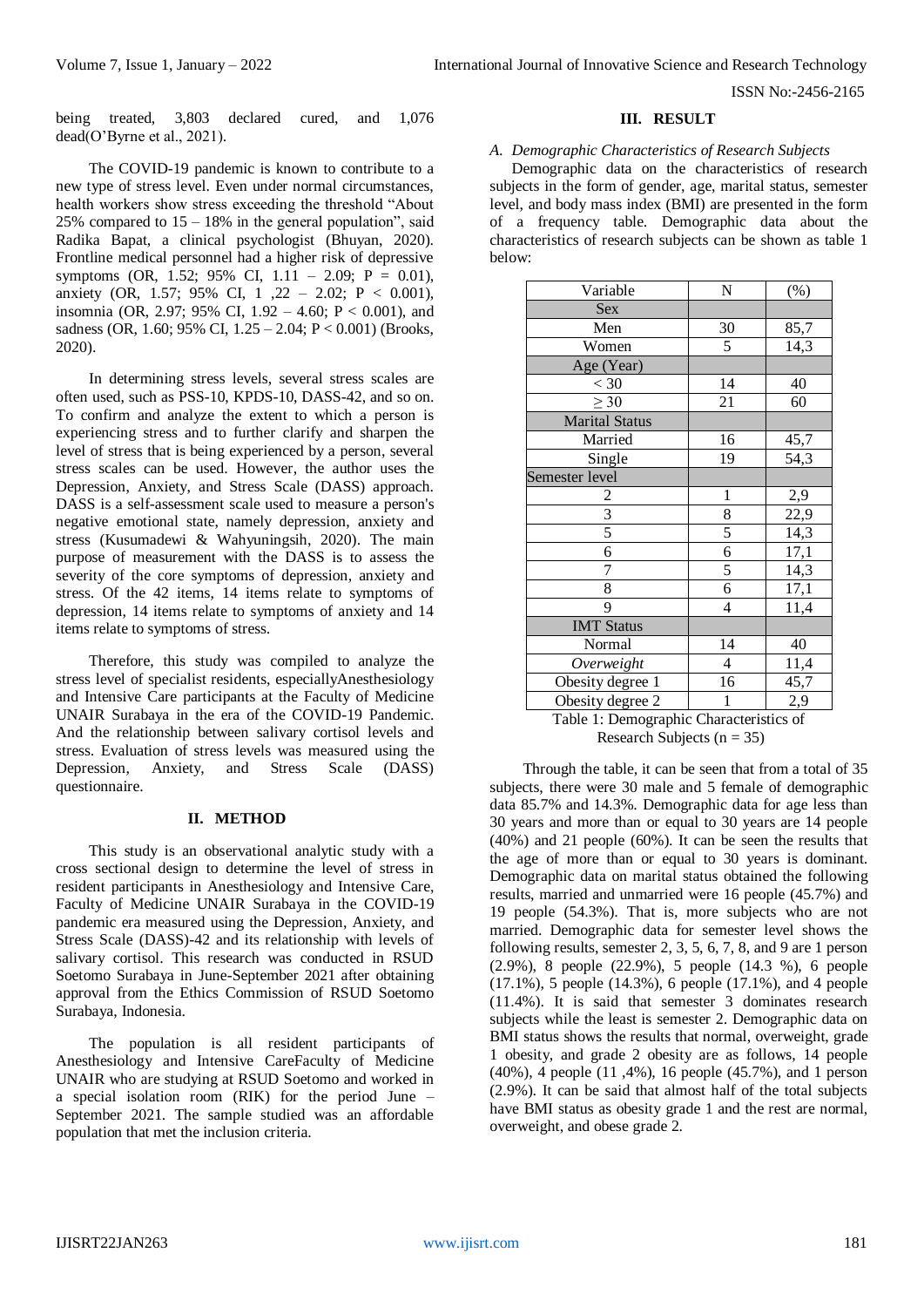*B. Description of Depression, Anxiety, and Stress of Anesthesiology Residents Participant, Faculty of Medicine UNAIR*

In this study, the stress level of the subject was also assessed, which was measured using the DASS-42 scale. The results were then divided into 3 categories namely, depression, anxiety, and stress and each category was grouped into normal, mild, moderate, and severe degrees.

Through the research conducted, it was also found that the level of mild and moderate depression was found in 2 people (5.7%) and 1 person (2.9%) with a median score of 3. The remaining 32 people (91.4%) were in poor condition. normal. The levels of mild, moderate, and severe anxiety were found in 5 people  $(14.3\%)$ , 1 person  $(2.9\%)$ , and 1 person (2.9%) with a median score of 5. The remaining 28 people (80%) is normal. There were 2 people (5.7%), 5 people (14.3%) and 1 person (2.9%) with a median score of 5. The remaining 27 people (77.1%) under normal conditions.

# *C. Description of Saliva Cortisol Levels for Anesthesiology Residents Participant, Faculty of Medicine UNAIR*

In this study, the salivary cortisol levels of the Anesthesiology Residents Participants at the Faculty of Medicine UNAIR were also assessed before entering the RIK stage and 2 weeks in the RIK stage. Cortisol levels can be seen as in table 2 below:

| Variable                  |                 | $n$ (%) |
|---------------------------|-----------------|---------|
| Saliva Cortisol           |                 |         |
| <b>Before RIK Station</b> |                 | 35(100) |
| $Min - max$               | $0,143 - 0,778$ |         |
| median                    | 0,315           |         |
| 2 Weeks RIK Station       |                 | 35(100) |
| Walk                      |                 |         |
| $Min - max$               | $0,179 - 2,802$ |         |
| median                    | 0.422           |         |

Table 2: Saliva Cortisol Levels Participants of Anesthesiology Residents Faculty of Medicine UNAIR Before RIK Station with 2 Weeks Running RIK Station.

From the research, the median values of salivary cortisol levels of resident participantsAnesthesiology and Intensive Care, Faculty of Medicine UNAIR before entering the RIK stagnation cycle and 2 weeks of running RIK stagnation cycles were 0.315 and 0.422 g/dL with the minmax values being  $0.143 - 0.778$  and  $0.179 - 2.802$  g/dL. Although the median value was at the normal value, there were samples that had cortisol values above normal after 2 weeks of RIK stagnations. Thus, it was obtained that there was an increase in salivary cortisol levels before entering the RIK stage with 2 weeks of running RIK stage, where the median value was used because the data was not normal.

# *D. Comparative Analysis of Cortisol Values Between Before RIK Stage and 2 Weeks Running RIK Stage*

From this study, the results of the comparative analysis of salivary cortisol values between before RIK stage and two weeks of RIK stage were obtained. The test for changes in cortisol levels before RIK stagnation with 2 weeks of running RIK stagnation was tested using the Wilcoxon test because the cortisol data before RIK stagnation and 2 weeks of running RIK stagnation were declared abnormal, based on the Wilcoxon test results, a p-value of 0.002 was obtained where the value was  $\langle 0.05 \rangle$  which means This means that there is a difference in the value of cortisol levels before RIK stagnation with 2 weeks of running RIK stagnation where there is an increase in cortisol levels between before RIK stagnation and 2 weeks of running RIK stagnation.

# *E. Analysis of the Relationship between Depression, Anxiety, and Stress with Cortisol Levels for Resident Participants in Anesthesiology and Intensive Care, Faculty of Medicine UNAIR*

In this study, an analysis was also carried out to see the relationship between depression, anxiety, and stress with cortisol levels before entering the RIK stagnation cycle and 2 weeks of the RIK stagnation cycle running on residentparticipants in Anesthesiology and Intensive Care, Faculty of Medicine UNAIR/RSUD Soetomo Surabaya. It is known that the correlation test (relationship) between depression, anxiety, and stress with cortisol levels before RIK stage was tested using the Spearman test because the depression, anxiety, and stress data were in ordinal form and the cortisol level data before RIK stage was declared abnormal. Based on the results of the Spearman test, the pvalue of depression is 0.065, anxiety is 0.449, and stress is 0.274 and where the value is  $> 0.05$  which means there is no relationship between depression, anxiety, and stress with cortisol levels before RIK status in resident participants of Anesthesiology and Intensive Care, Faculty of Medicine UNAIR Surabaya.

On the other hand, testing the relationship between depression, anxiety, and stress with cortisol levels 2 weeks of RIK walking was tested using the Spearman correlation test because data on anxiety depression, and stress, were in ordinal form and data on cortisol levels 2 weeks of walking RIK were declared abnormal, based on Spearman test results obtained p-value depression 0.341 , anxiety 0.659 , and stress  $0.943$  where the value is  $> 0.05$  which means there is no relationship between depression, anxiety, and stress with cortisol levels 2 weeks stagnations RIK running in resident Anesthesiology Participants and Intensive Care Faculty of Medicine UNAIR Surabaya.

# **IV. DISCUSSION**

The COVID-19 pandemic requires resident participants to work even harder. They get a longer work schedule, reduced sleep time, unplanned schedules, high work demands, and insufficient time to interact with family. This was also experienced by resident participants in Anesthesiology and Intensive Care, Faculty of Medicine UNAIR with a workplace at RSUD Soetomo Surabaya at RIK-1. This study involved 35 respondents as research subjects with an age range from 26 to 42 years. Researchers tried to analyze the relationship between salivary cortisol levels before and after undergoing a stagnation round at RIK with the stress level of resident participantsof Anesthesiology and Intensive Care at the Faculty of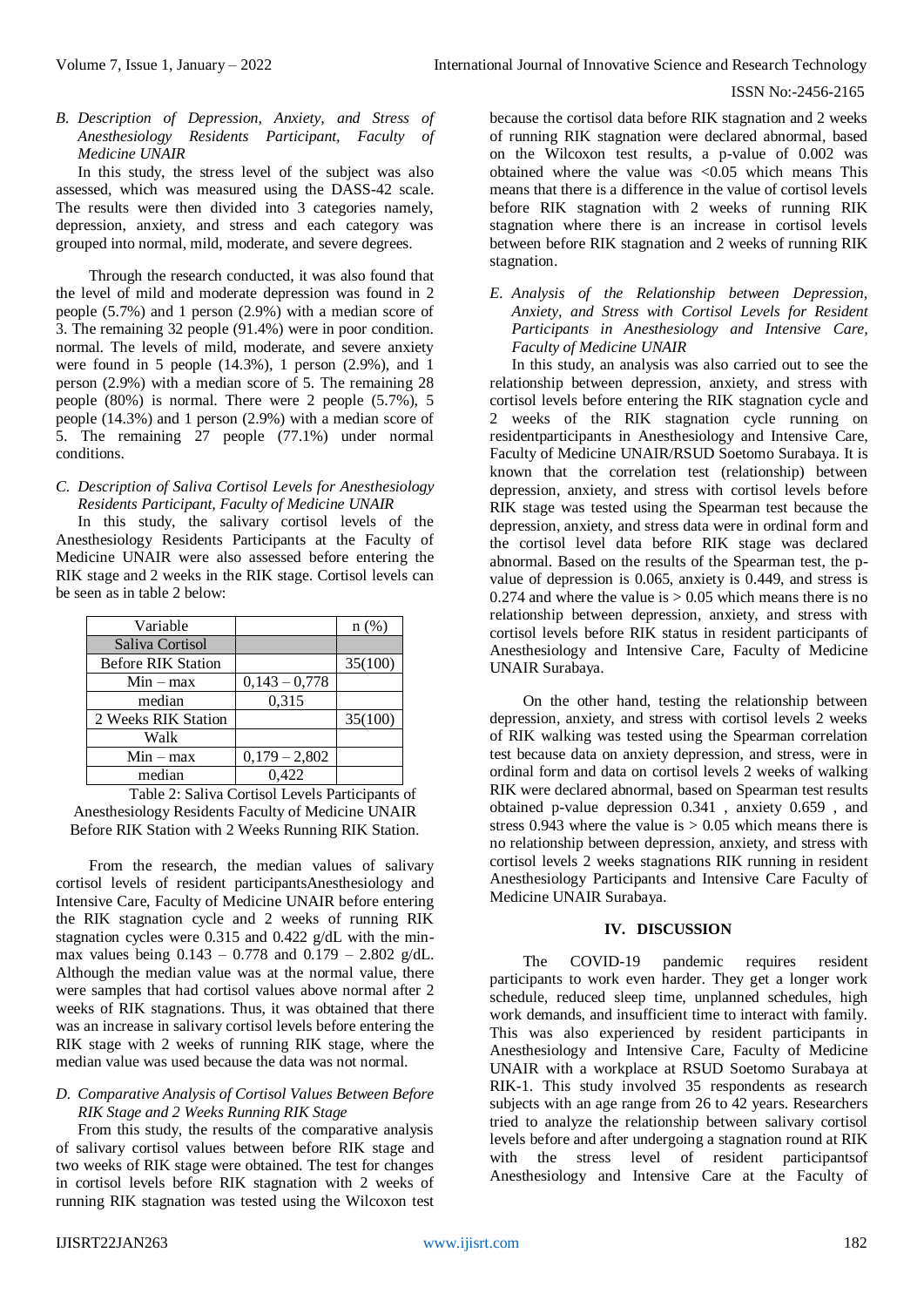Medicine and also analyzed the stress level as measured by the DASS-42 scale.

This study analyzed the salivary cortisol levels in resident participantsof Anesthesiology and Intensive Care, Faculty of Medicine UNAIR who were undergoing a stagnation round at RIK-1 RSUD Soetomo Surabaya. From the research, it was found that the salivary cortisol levels of resident participantsAnesthesiology and Intensive Care, Faculty of Medicine UNAIR before entering the RIK stagnation cycle and 2 weeks of running RIK stagnation cycles with median values of 0.315 and 0.422 g/dL with min-max values were 0.143-0.778 and 0.179-2.802 g/dL. There was an increase in salivary cortisol levels before entering the RIK stage with 2 weeks of the RIK stage running. The test for changes in cortisol levels before RIK stagnation with 2 weeks of running RIK stagnation was tested using the Wilcoxon test because the cortisol data before RIK stagnation and 2 weeks of running RIK stagnation were declared abnormal, based on the results of the Wilcoxon test, a p-value of 0.002 was obtained where the value was  $\leq 0.05$  which means there is a difference in the value of cortisol levels before RIK stagnation with 2 weeks of running RIK stagnation where there is an increase in cortisol levels between before RIK stagnation and 2 weeks of running RIK stagnation.

Then, the cortisol value obtained was associated with the level of stress experienced in this study. Based on the results of the Spearman correlation test, it was found that the p-value between salivary cortisol levels before entering the RIK stage cycle with depression was 0.065, anxiety was 0.449, and stress was 0.274. The value is  $> 0.05$  which means there is no relationship between depression, anxiety, and stress with cortisol levels before RIK stagnation in residentsparticipant in Anesthesiology and Intensive Care, Faculty of Medicine UNAIR Surabaya. Likewise, the pvalue between salivary cortisol levels after 2 weeks of RIK stagnation cycle with depression 0.341, anxiety 0.659, and stress 0.943 where the value is  $> 0.05$  which means there is no relationship between depression, anxiety, and stress with blood levels. cortisol 2 weeks of RIK stagnation running on resident participantsin Anesthesiology and Intensive Care, Faculty of Medicine UNAIR Surabaya.

On the other hand, this is different from the research conducted by Andre et al (2021), where they found a correlation between cortisol levels and stress levels. The average result they got was that the average cortisol level was 0.42 g/dL in the mild stress category and 1.80 g/dL in the moderate stress category (Kurniawan & Utariani, 2021).

This research, which is a study conducted in approximately 1 year, to be precise, during the second wave of the COVID-19 pandemic, which resulted in 2 people (5.7%) and 1 (2.9%) mild and moderate depression with a median score of 3. The remaining 32 people (91.4%) were in normal condition. Mild, moderate, and severe anxiety levels were found in 5 people (14.3%), 1 person (2.9%), and 1 person (2.9%) with a median score of 5. The remaining 28 people (80%) is normal. There were 2 people (5.7%), 5 people (14.3%) and 1 person (2.9%) with a median score of 5. The remaining 27 people (77.1%) under normal conditions. Compared to previous studies by several researchers at several medical service centers that treat patients exposed to COVID-19, this study found much different results(Shen et al., 2020). Previous research conducted by Andre, et al (2021) on 40 anesthesiology residentsat RSUD Soetomo Surabaya with an age range of 28-39 years, the results showed that the resident participantswho experienced mild and moderate stress were 25 people  $(62.5\%)$  and 15 people  $(37.5\%)$  (Kurniawan & Utariani, 2021).

Another study conducted by Brooks, (2020) frontline medical personnel had a higher risk of depressive symptoms (OR, 152; 95% CI, 1.11 – 2.09; P=0.01), anxiety (OR, 1 ,57; 95% CI, 1.22 – 2.02; P < 0.001), insomnia (OR, 2.97; 95% CI, 1.2 – 4.60; P < 0.001), sadness (OR, 1 .60; 95% CI, 1.25  $-2.04$ ; P < 0.001) (Brooks, 2020).

On the other hand, this research took place as the second wave of attacks of the new delta COVID-19 variant began, in which almost all resident participants, starting from the 2nd semester to the last semester, had been exposed for approximately one year and began to understand how to treat COVID-19 patients. 19 according to the standard that already exists in RIK-1 and the severity of the patient is also not as bad as during the first wave of the COVID-19 Pandemic. This is what allows resident participants to reduce their stress levels.

# **V. CONCLUSION**

From this study, it can be concluded that the stress level in Anesthesiology ResidentsParticipant in the COVID-19 Pandemic era was not stressful or normal because almost 80% of the subjects did not experience stress. There is no significant relationship between salivary cortisol levels and stress levels.

# **REFERENCES**

- [1.] Brooks, M. (2020). COVID-19: Striking'Rates of Anxiety. *Depression in Healthcare Workers*.
- [2.] de Oliveira Jr, G. S., Chang, R., Fitzgerald, P. C., Almeida, M. D., Castro-Alves, L. S., Ahmad, S., & McCarthy, R. J. (2013). The prevalence of burnout and depression and their association with adherence to safety and practice standards: a survey of United States anesthesiology trainees. *Anesthesia & Analgesia*, *117*(1), 182–193.
- [3.] Dyrbye, L. N., Harper, W., Moutier, C., Durning, S. J., Power, D. V, Massie, F. S., Eacker, A., Thomas, M. R., Satele, D., & Sloan, J. A. (2012). A multi-institutional study exploring the impact of positive mental health on medical students' professionalism in an era of high burnout. *Academic Medicine*, *87*(8), 1024–1031.
- [4.] Fry, R. A., Fry, L. E., & Castanelli, D. J. (2015). A retrospective survey of substance abuse in anaesthetists in Australia and New Zealand from 2004 to 2013. *Anaesthesia and Intensive Care*, *43*(1), 111–117.
- [5.] Katz, E. D., Sharp, L., & Ferguson, E. (2006). Depression among emergency medicine residents over an academic year. *Academic Emergency Medicine*, *13*(3), 284–287.